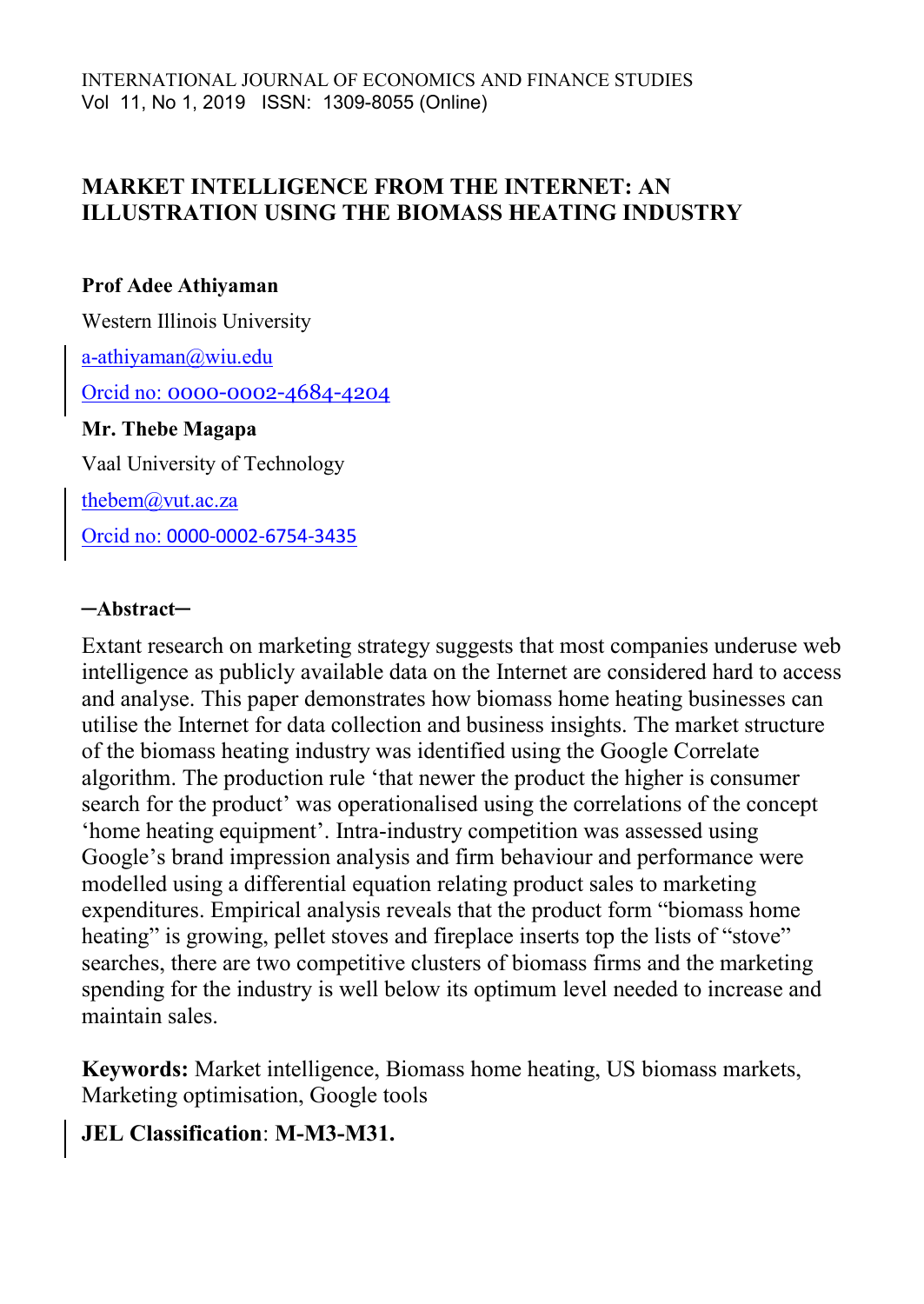# **1. INTRODUCTION**

Rapid changes in political, economic, social and technological domains are impacting businesses around the globe. Global economic growth has slowed to an annual average of 2.1 percent, a 42 percent decline from the 2010 average (IMF Research Bulletin, 2016). In this competitive economy, winning companies utilise specific capabilities such as market research to understand and invest in pockets of growth. For example, research by Matsuyama (2017) suggests that companies that outperform peers in categories in which they compete invest considerable time and effort to acquire market structure information and simulate the impact of competitive strategies on firm performance.

Newer options in market research are making the task of gathering market intelligence less burdensome; machines can scan millions of documents on the Internet to generate relevant data and reports. For example, at Clearwell Systems, a Silicon Valley company that analyses legal documents for pre-trial discovery, machines routinely scan millions of documents on the Internet to retrieve data that are relevant for upcoming trials (Zimmerman & Blythe, 2017). Yet most businesses, specifically small businesses, tend to stick to off-the-shelf methods of data collection and thus fail to gain better competitor and consumer insights (Forsyth & Boucher, 2010; Llave, 2017).

This paper demonstrates how the Internet can be used to gather market intelligence for a business; the biomass heating industry in the US is the unit of analysis. The need to study biomass home heating stems from its potential for growth; unlike fossil fuels, biomass heating neither strip resources from the earth nor contributes to pollution and climate change (Athiyaman, 2018; Bullock & Yu, 2016; Gershoff & Irwin, 2012). Furthermore, scientific advancements in synthetic biology are expected to double biofuels usage globally, from its current 2 percent to 4 percent by 2020 (Manyika, Michael, Jacques, Richard, Peter & Alex, 2013).

### **1.1 What is biomass?**

Biomass is any organic matter – wood, crops, seaweed, animal wastes – that can be used as an energy source. According to the Energy Information Administration (EIA), biomass constitutes slightly more than 5 percent of the total US energy production https://www.eia.gov/totalenergy/data/monthly/pdf/sec10\_3.pdf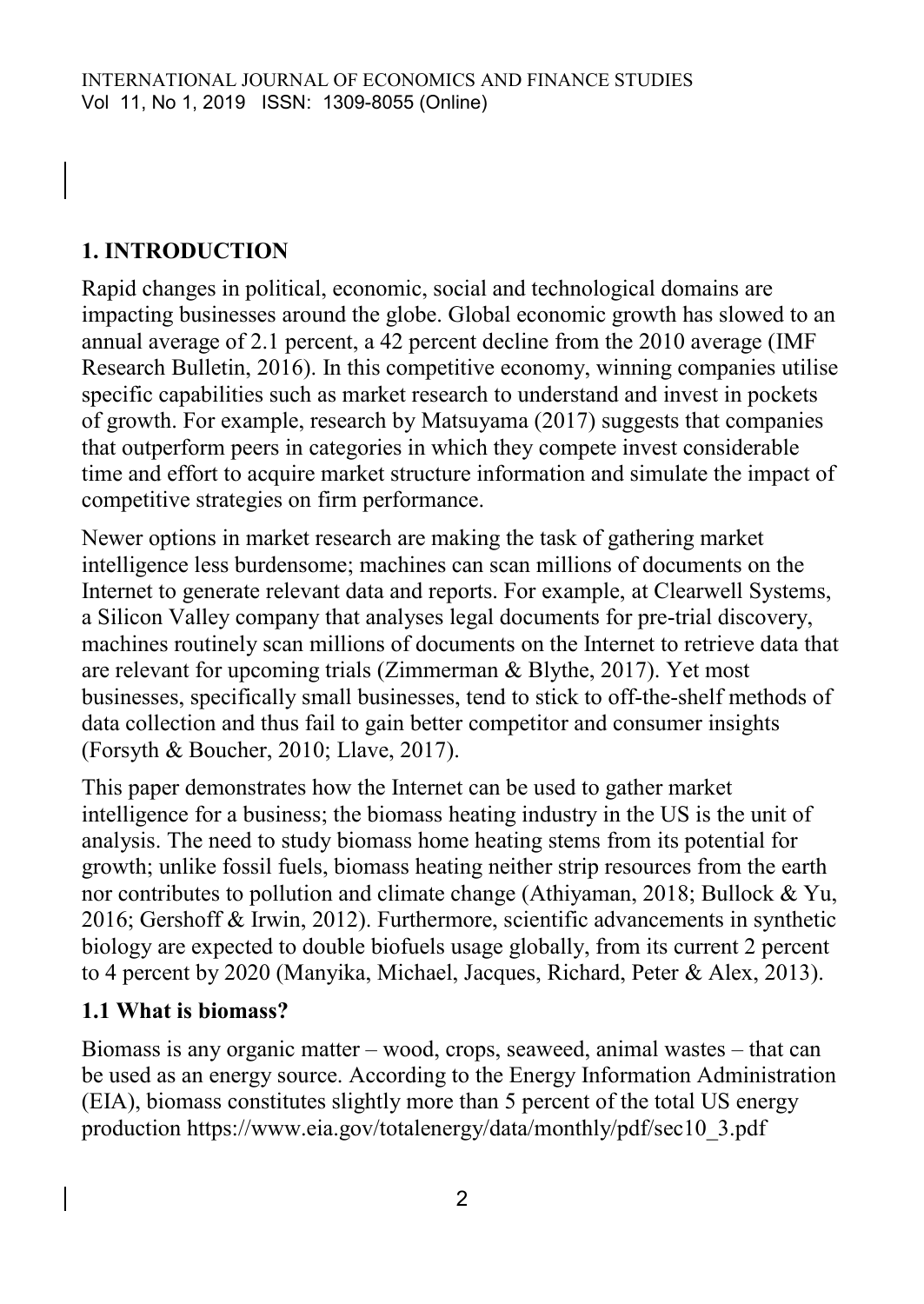. About 50 percent of the biomass used today for energy production comes from burning wood and wood scraps such as sawdust. According to the American Community Survey, one in ten households in the nation burn wood for heating, but few use wood as the only source of heat https://www.census.gov/programssurveys/acs/. Fireplaces, wood/pellet stoves and outdoor wood boilers are the common heating appliances used at homes. Although most homes burn split logs or cordwood, wood pellet use is on the rise. Geographically, households in the north-east states rely on biomass heat the most. Socioeconomically, while lowincome households burn more wood, it is the upper-income households that use the most fireplaces and woodstoves

https://www.eia.gov/totalenergy/data/monthly/pdf/sec10\_3.pdf.

### **1.2 Conceptual framework**

In business, customers are won by fending off competitors. Hence, without proper understanding of both customers and competitors – market intelligence – a business cannot succeed or gain competitive advantage. This is why competitive advantage is defined as a business leveraging; a benefit valued by customers that is not easily copied by competitors (Qureshi, 2017; Rossiter, 1996).

How could we gain insights into competitive and consumer behaviour? The idea of Schumpeter (1939) and Fusari (2016) on innovation and business cycle that product innovation drives competition, can be used to garner insights into competitive behaviour. Marketing theory offers insights into consumer behaviour.

# **2. COMPETITIVE BEHAVIOUR**

When a business creates a new product, often other companies in the industry each offer an improved product. This behaviour results in innovations clusters and consumers respond by buying the innovations (Schumpeter, 1939; Howard, 1989; Lambert, Mattson & Dorriere, 2017).

The concept of product life cycle (PLC) can be used to capture these ideas (Day, 1981; Steinhardt, 2017). PLC postulates four distinct stages in the life of a product: introduction, growth, maturity and decline. Schumpeter's new product is introduced in the marketplace. Soon competitors follow, each trying to introduce a better product: the period of growth in PLC terminology. In time, market saturation or maturity is reached.

The classic PLC holds almost universally for product classes and very well for product forms (Kotler, 2017). As a product form, biomass was the primary fuel for heating and cooking in homes in the 1860s (Bracmort, 2015). In the early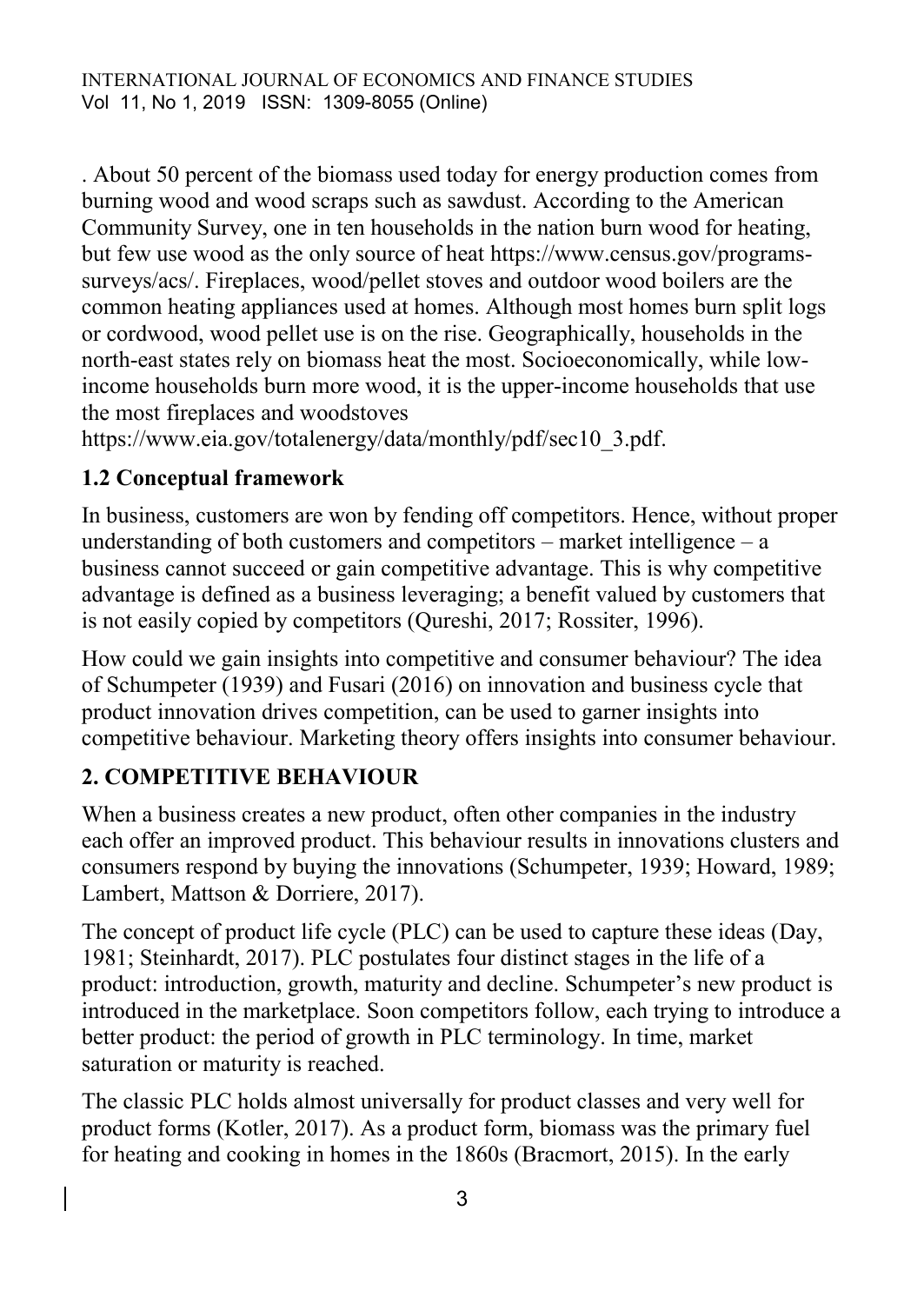1900s, coal was the preferred mode of heating for city dwellers; the country households stayed with biomass for heating and cooking. In the 1950s, electricity and natural gas replaced most biomass and coal usage at homes across the US. Starting in the 1970s, biomass heating became popular again due to high world energy prices. Since then, biomass home heating has been steadily on the rise; market potential calculations suggest vast potential for growth in certain segments of the population (Athiyaman, 2015a). Note that the form of biomass heating in the 1860s is not the same now; then it was trees and shrubs burnt in fire pits and now it is cordwood and pellets fired in central-air furnaces and stoves. To this supply-side explanation, we now add demand or consumer behaviour explanations.

### **2.1 Consumer behaviour: marketing theory**

In marketing, consumer behaviour is often categorised into three decision stages: (i) extended problem solving (EPS), (ii) limited problem solving (LPS) and (iii) routinised response behaviour (RRB) (Howard 1989; Rossiter & Percy, 1997). Each of these stages of decision can be related to a stage of the PLC. For instance, in EPS, consumers have much to learn about a product. This learning is the result of consumers encountering a marketplace innovation that is in the introductory stage of its lifecycle. As more new products, or variations of the innovation, appear in the marketplace, consumers become familiar with the product and hence demand much less information – corresponds to LPS in consumer behaviour and the growth stage in the PLC. Finally, all consumers become familiar with the products and their behavioural response to the purchase of one or more products becomes routine: this depicts the RRB of the consumer and the mature stage of the product in the PLC.

### **2.2 Framework for market intelligence**

Since PLC captures both the demand and the supply side of an industry, we employ it as a framework to garner market intelligence. Based on the industrial organisation's market-structure approach we posit that a product's position in the PLC defines the state of the industry or industry structure and this leads to certain competitive behaviour on the part of the company and its market performance (Aslan, 2017; Bain, 1968).

Marketing expenses in the introduction stage are typically high – a high level of advertising / sales promotion is needed to make people aware of the "innovation" or the newly introduced product and to communicate its benefits for potential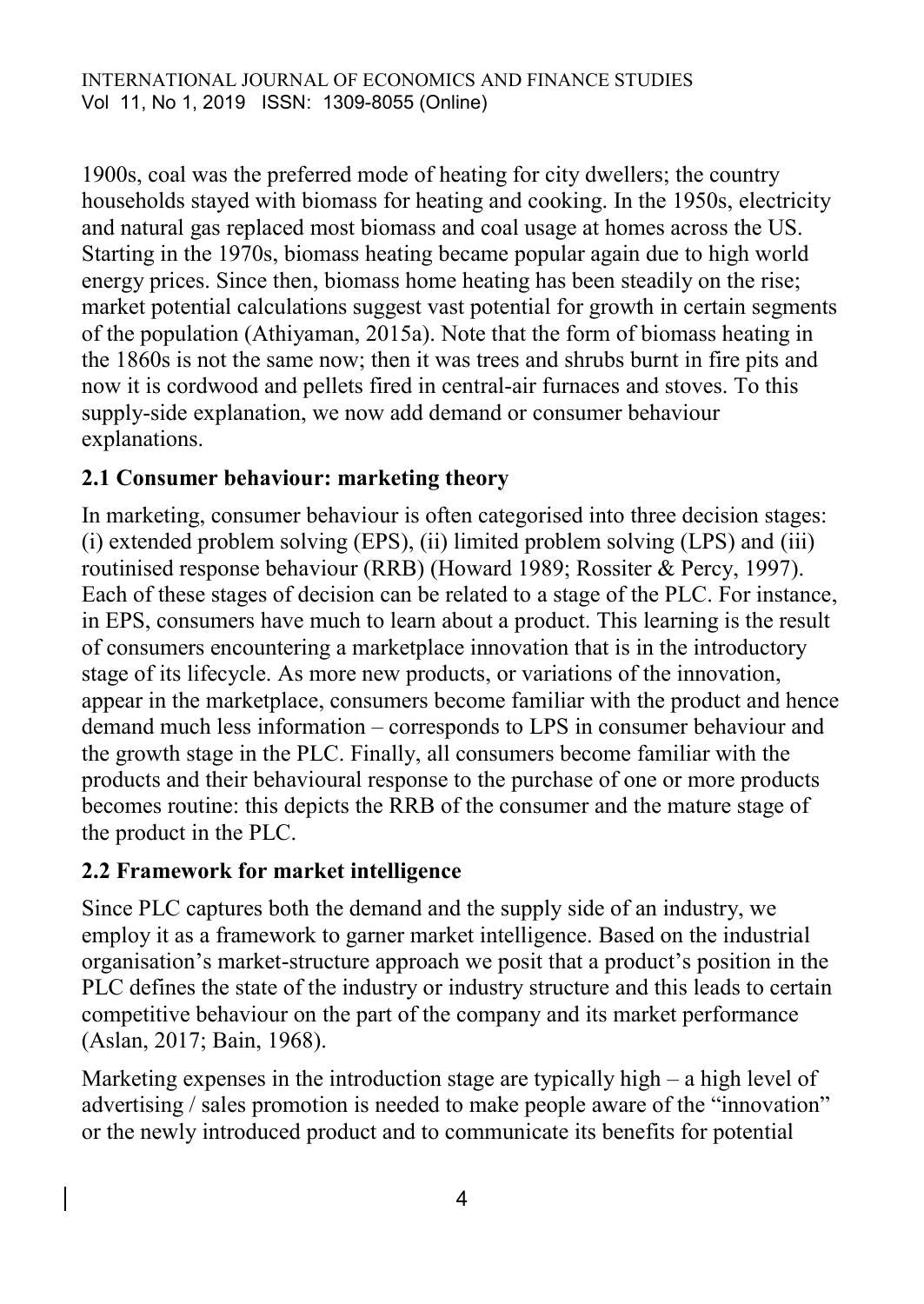buyers' considerations. This trend of high marketing spending continues during the product growth phase, hits a ceiling during maturity and declines to a minimum during the "end" stages of the product (Lukas, Spengler, Kupfer & Kieckhafe, 2017; Rossiter, & Percy, 1997).

# **2.3 Methodology**

We employ Google's search refinement operators and lesser-known features such as "stemming" to gain market intelligence about biomass home-heating products. In line with established search practices (Barker, Barker & Pinard, 2012) we begin with a basic search by arranging the search words in the order that they are likely to appear in the web pages. For example:

*biomass home-heating product*

Note that a hyphenated word search will also yield pages with the unhyphenated version. Next, we add to the basic search Boolean operator 'OR' to recognise that pages may refer biomass product as biomass equipment:

*biomass home-heating product* OR *equipment*

To prevent Google from matching variations of the search words (stemming) we enclose the first three words in double quotes:

"*biomass home-heating*" *product* OR *equipment*

However, since home heating is synonymous with residential heating and house heating, we request search for such synonymous words using the tilde operator,  $``\sim$ ":

"*biomass ~home-heating*" *product* OR equipment

To this basic search, we add several other refinements:

- (i) *site*: Since only governments and companies publish information about biomass heating products we limit our search to ".gov, .com and .org" domains;
- (ii) *fieltype*: Often company or industry data are published in pdf or xls/ xlsx format. Hence we restrict our search to documents with these extensions;
- (iii) *allintitle*: as a variation to the basic search we request Google to search for all these words in page titles:

 $\triangleright$  biomass home heating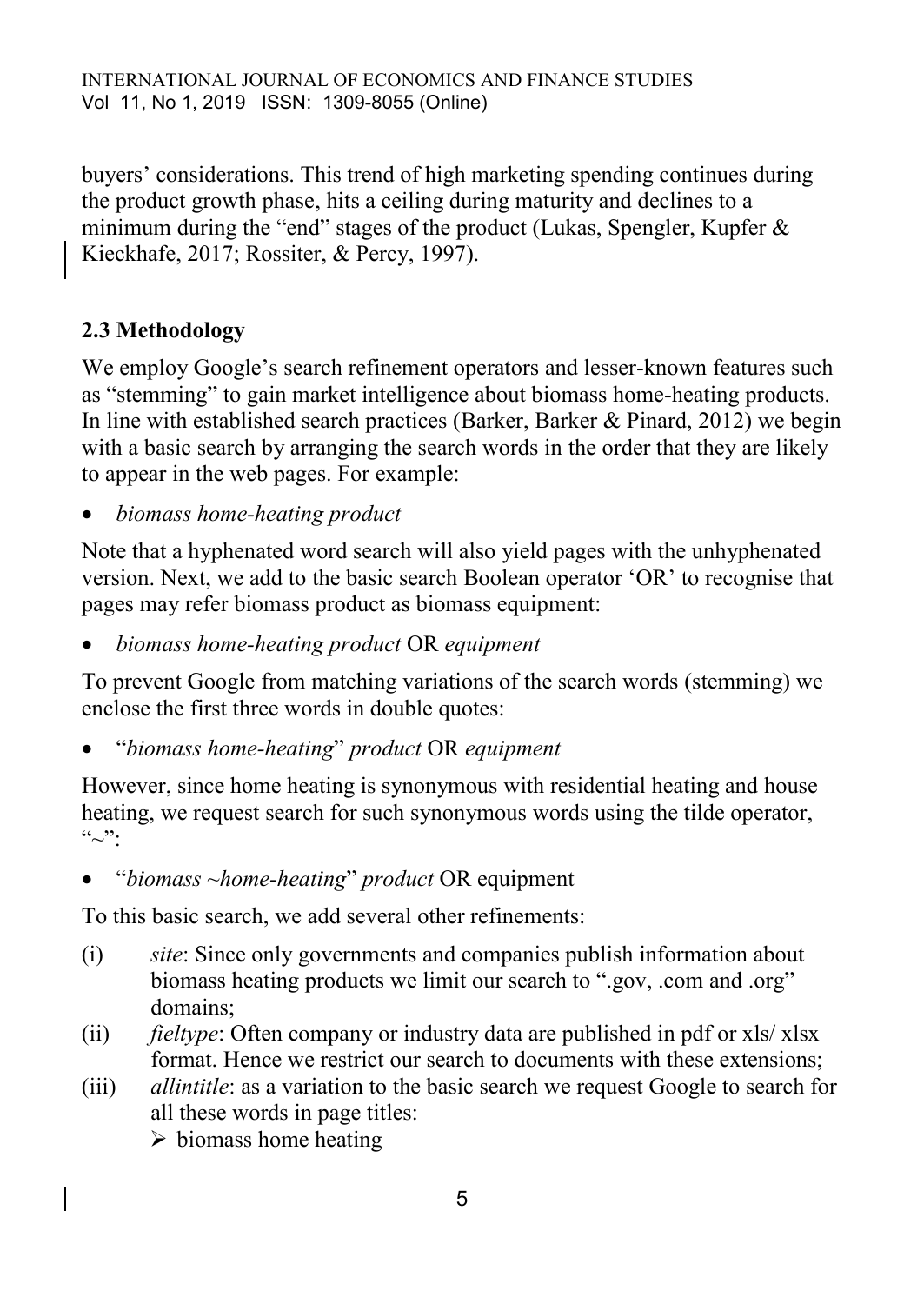- (iv) *daterange*: we also restrict the search results to pages added or updated since 2000;
- (v) *related*: to build a list of industry associations similar to pellet fuels institute, for example, we use the related operator:  $\triangleright$  related:http://www.pelletheat.org
- (vi) similarly, we explore webpages linked to biomass industry associations using the "link" operator, for example,

link:http://www.pelletheat.org

While the above search strategy is expected to yield publicly available pages, we also probe confidential industry documents using both 'filetype' and 'daterange' operators:

 confidential "biomass heating" report filetype:pdf 2009..2014 u.s.a. | usa | u.s.a. | united states | america.

Another unavailable industry-source-of-information is Forrester Research Reports. These reports typically cost around \$2,000. In spite of this prohibitive cost, some of these reports could have found their way online, albeit by accidental uploading of the report by a genuine purchaser or customer of Forrester. To find such reports, we make use of the fact that two words often appear in Forrester Reports: grapevine and endnotes (Spencer, 2011). Specifically, using the 'filetype' operator, we search for:

 $\triangleright$  forrester research grapevine endnotes filetype:pdf

# **2.4 Google tools**

In addition to document searches, we also utilise:

- (i) Google Ngram Viewer: it lets one to visualise the frequency of word(s) usage in books over the last 200 years; this measure is a proxy for "popularity" of a concept (product form, product type, brand, etc.). We deploy this tool to assess the popularity of the product form 'biomass home heating' and product types such as wood stove and pellet stove.
- (ii) Google Trends: It analyses "search" proportion of search terms; for example, the proportion of "biomass" search as compared to all search terms.
- (iii) Google Correlate: We utilise this algorithm to visualise the correlates of biomass search terms across the US. The application's URL is: <http://www.google.com/trends/correlate/>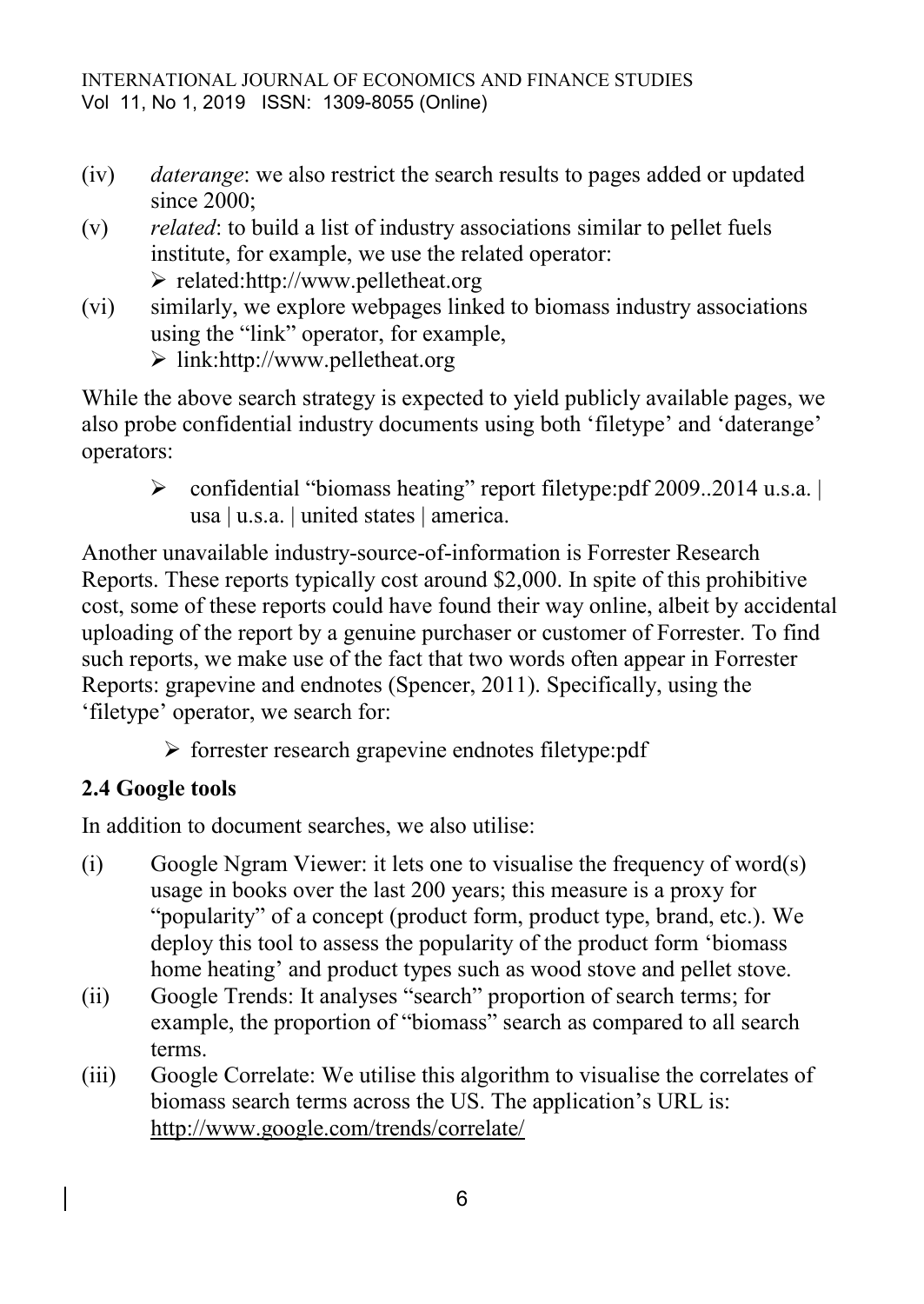- (iv) Google Public Data Explorer: We utilise this application to view macro indicators of biomass heating: for example, combustible renewables as percentage of total energy in the US, and
- (v) Google Think Insights: We use the "Brand Impression" tool to track pictures, words and actions related to biomass thermal energy.

## **2.5 Results**

The Internet search for biomass heating should be optimal; the results should be the best that could be obtained by the search. To achieve the optimum, we utilise WordNet and semantic similarity measures. WordNet is a semantically oriented dictionary of English that is part of the Python NLTK module (Cocos, Apidianaki & Callison-Burch, (2017). WordNet defines biomass as 'plant materials and animal waste used as fuel'. Based on the notion of lexical relations, that concepts are related in superordinate / subordinate structure (cf. the spreading activation model in cognitive psychology), various similarity measures have been calibrated (Saravanakumar, 2014). One such measure is path similarity; it assigns a score in the range of zero to one, based on the shortest path that connects the concepts in the hierarchy. Comparing a concept with itself will result in a perfect score of one. For example, WordNet's definition of biomass includes the concept 'fuel' and this association produced a similarity score of 0.5. Biomass and product produced a 0.1 score; biomass and heater had a 0.09 score (Table 1). Using the logical process of induction by enumeration, we conclude that collocations 'biomass home-heating product' would produce the best search engine results.

| <b>Semantic similarity</b> | Path similarity score | <b>Google hits</b> |
|----------------------------|-----------------------|--------------------|
| Biomass and fuel           | 0.5                   | 415,000            |
| Biomass and product        | 0.1                   | 87,900             |
| Biomass and heater         | 0.09                  | 17,100             |

|  |  | Table 1: Google Hits for Collocations: Biomass Home-heating Product |  |  |
|--|--|---------------------------------------------------------------------|--|--|
|  |  |                                                                     |  |  |
|  |  |                                                                     |  |  |
|  |  |                                                                     |  |  |

The basic search with the tilde operator resulted in 79,600 hits. However, with the application of 'sites' and 'filetype' criteria, only seven pages had unique or unduplicated information and these were largely product ads and brochures. To gain better, more focused search results, we explored Google tools.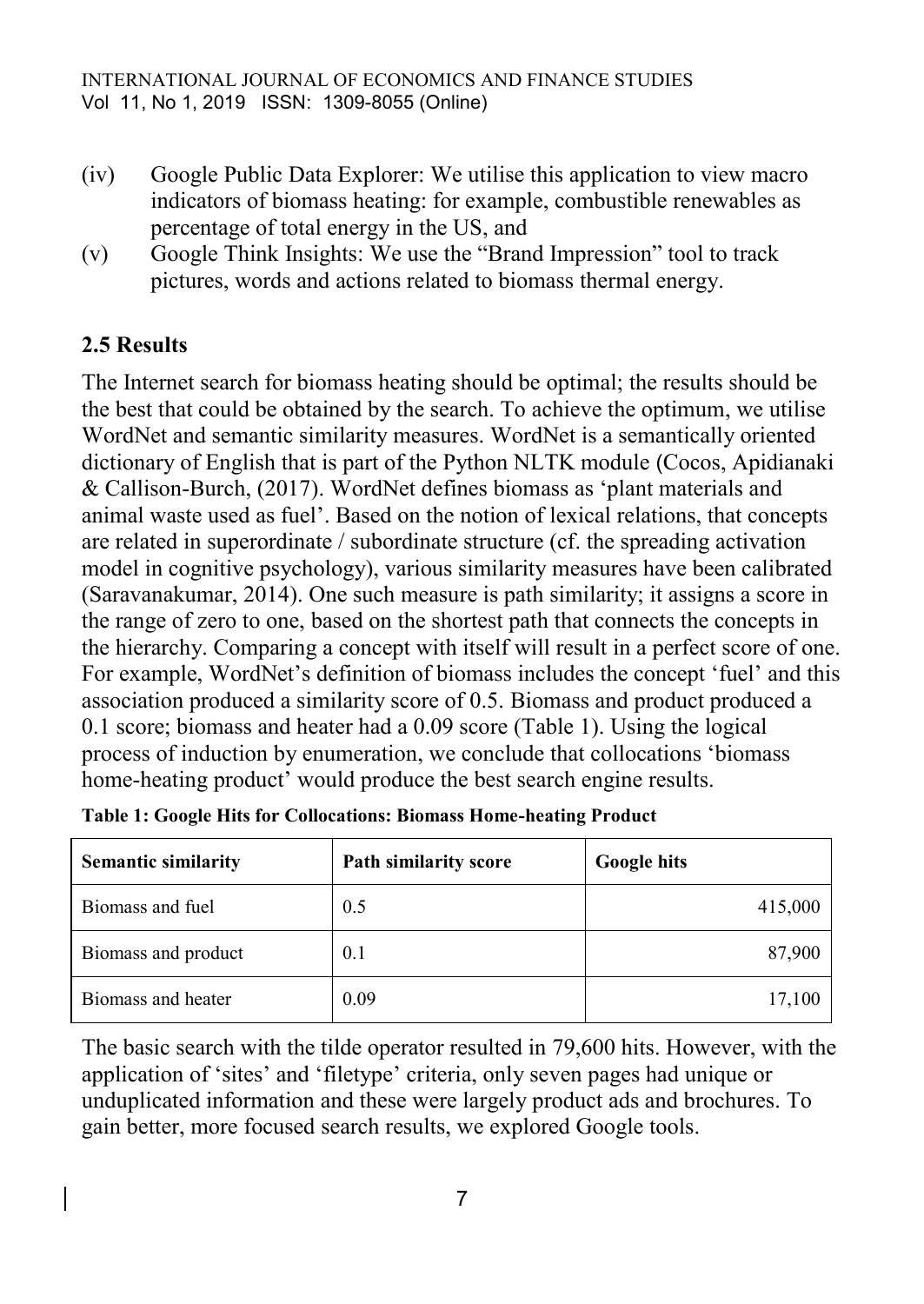# **2.6 Industry structure**

The conceptual model based on the industrial organisation's market-structure approach suggests that industry subsumes products, for example, SIC code 3433 includes all heating equipment products except electrical ones. In general, products are functional-need satisfiers (Abell, 1980) albeit with different technologies (for example, outdoor hydronic heating systems, indoor pellet furnaces, etc.). To gain insights into the life stages of differing biomass heating equipment, we implemented the Google Correlate algorithm. Based on the notion that the newer the product the higher the consumer search for the product (cf. Howard's (1989) EPS model), we looked for correlations of home heating. The term 'stoves' exhibited one of the largest correlations with 'home heating', the correlation coefficient was 0.93. Next, we examined the correlations for "stoves". This run produced 90 relationships, each with greater than a 0.8 correlation coefficients.

Table 2 categorises these relationships either as a product form (for example, biomass, fuel oil, etc.), product category (for example, wood stove, pellet furnace, etc.) or manufacturer / brand (for example, Lopi Stoves). The correlations in Table 2 reveal that:

- (i) Biomass form of home heating is growing;
- (ii) Pellet stoves and fireplace inserts top the lists of "stove" searches and
- (iii) Lopi Stoves is the top-ranked and sought-after manufacturer of home heating equipment.

The correlations, when interpreted within a consumer-information-processing framework such as the target-audiences learning framework discussed by Rossiter and Percy (1997), reveal that 'pellet stove' is in the growth stage and biomass furnace is in the introductory stage of its life. This categorisation is based on the reasoning that 'more product awareness leads to more search' (cf. the Attention  $\rightarrow$ Learning framework of Rossiter and Percy (1997)). Since more product awareness occurs during the growth stages of the product, the search correlations in Table 2 can be thought of as indicating product's life-stages. The lowest ranked correlation in the product category, wood/ gas fireplaces is the mature product and the highest ranked correlation (wood/ pellet furnaces) is in the introductory stage. This pattern discovery, or association rule, as Agarwal, Aggarwal & Prasad (2001) put it, was validated by industry experts at the Pellet Fuels Institute's Annual Conference in 2014 (Athiyaman, 2014).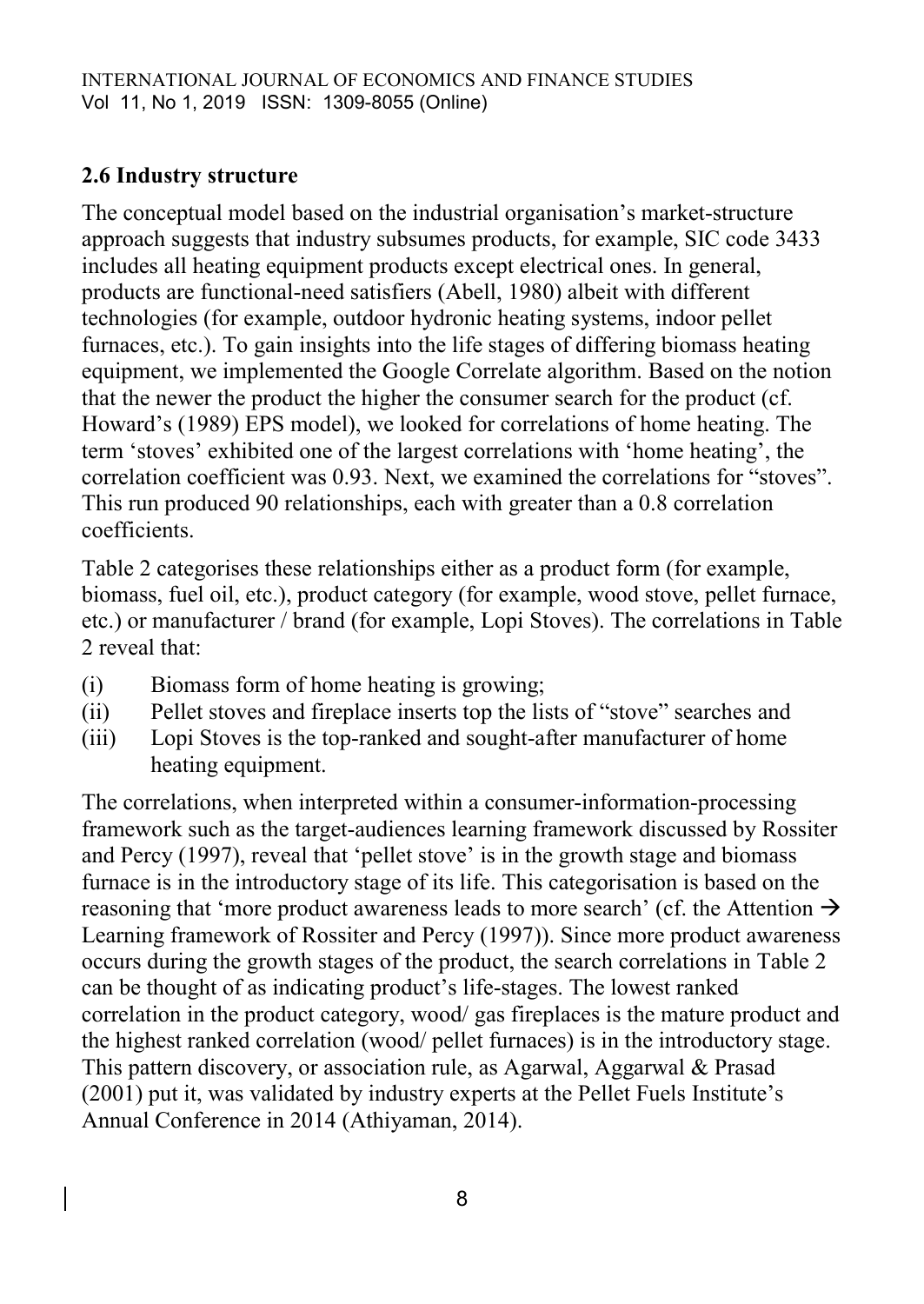| Category                                                                      | Level                  | <b>Strength of</b><br>correlation | Lifecycle<br>stage |
|-------------------------------------------------------------------------------|------------------------|-----------------------------------|--------------------|
| Product form                                                                  | <b>Biomass</b>         | .94                               |                    |
|                                                                               | Fuel oil               | .92                               |                    |
|                                                                               | Coal                   | .86                               |                    |
|                                                                               | Electric / Gas         | .84                               |                    |
| Product category                                                              | Wood / pellet furnaces | .90                               | Introduction       |
|                                                                               | Wood and pellet stoves | .89                               | Growth             |
|                                                                               | Wood / gas fireplaces  | .87                               | Mature             |
| Brand (Top three stoves; see<br>Appendix 1 for complete<br>listing of brands) | Lopi Stoves            | .96                               |                    |
|                                                                               | Quadra-Fire            | .95                               |                    |
|                                                                               | Jotul                  | .93                               |                    |

#### **Table 2: Correlates of 'Stove'**

### **2.7 Intra-industry competition**

Competition among firms occurs when customers regard certain products and/or brands as close substitutes or purchase alternatives. To identify competitors in the wood/ pellet stove category and wood/ pellet furnace category, we employed a distance-and-similarity measure. Specifically, based on the principle that competition is intense among firms with strong brand presence; brand presence is analogous to consumers' brand awareness concept (Biel, 1990). The brands listed in Appendix 1 were submitted to Google's "brand impression" analysis. The resulting brand-visuals-metrics – the most viewed YouTube video of the brand – were scaled for brand-pair similarity using the formulae:

$$
d_{ij} = \sqrt{(x_i - x_j)^2}
$$

where, *x* is the number of views each for brands *i* and *j*.

A subsequent hierarchical clustering of *dij* resulted in two competitive clusters each for the wood /pellet stove category and the wood/ pellet furnace category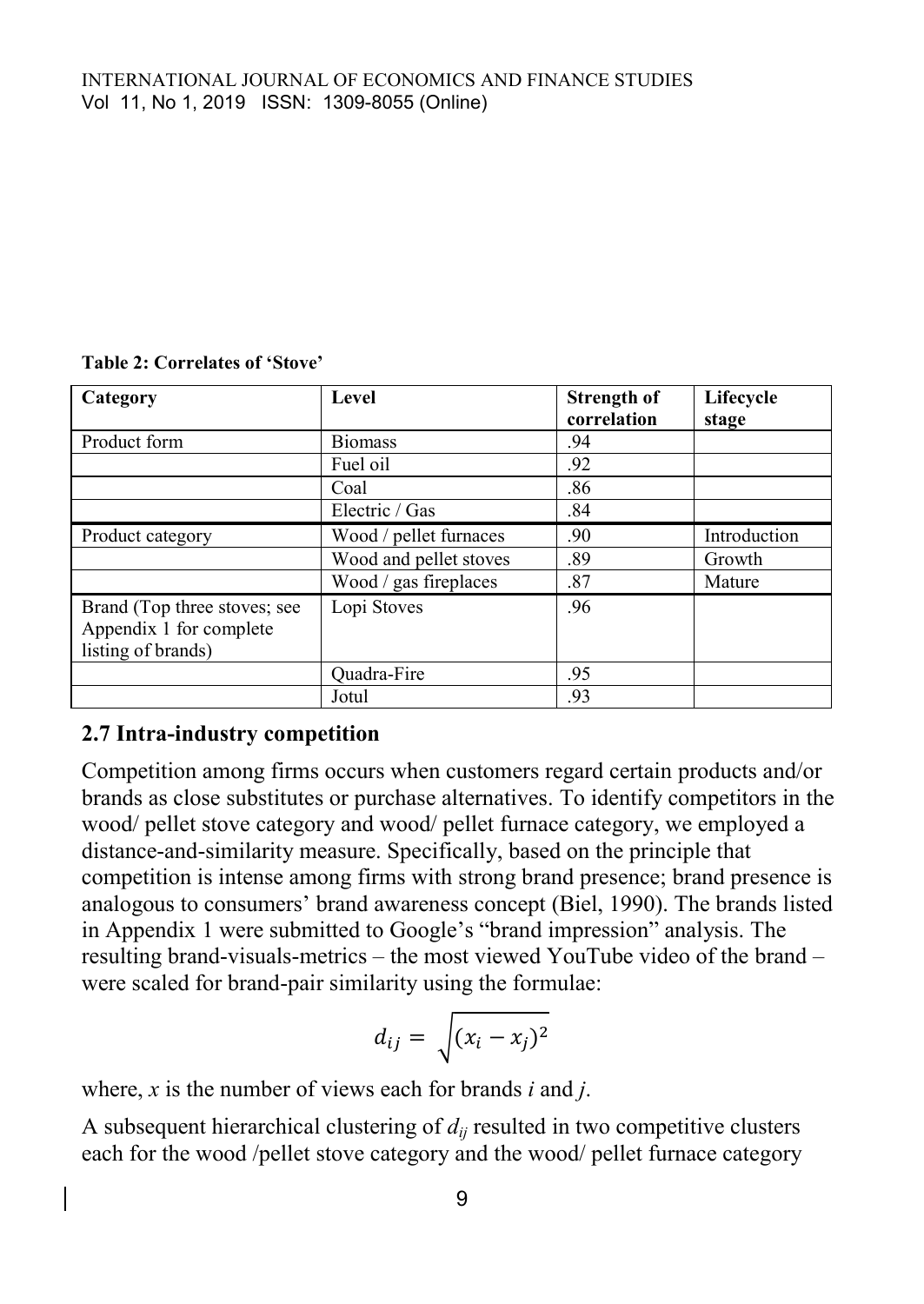(Maddala & Lahiri, 1992). On average, competitive cluster 2 firms were larger than cluster 1 firms (Appendix 1).

### **2.8 Firm behaviour and performance**

The google search "confidential "SIC 3433" report filetype:pdf" took us to the Annual Manufacturing Survey (AMS) website. A search for SIC 3433 in the AMS website produced the information needed to construct firm behaviour and performance metrics for small and large firms (Table 3).

|                                      | <b>Competitive Cluster</b> |                 |  |
|--------------------------------------|----------------------------|-----------------|--|
|                                      | 1 (Small Firms)            | 2 (Large Firms) |  |
| Net sales                            |                            |                 |  |
| Materials cost (proportion of sales) | .+                         | .54             |  |
| Direct labour cost                   | .047                       | .057            |  |
| Gross profit (margin)                | .59                        | .31             |  |
| Advertising / marketing              | .005                       | .005            |  |
| <b>EBT</b>                           | .044                       | .039            |  |

**Table 3: Competitive Behaviour (SIC: 3433: Heating Equipment, Except Electric)** 

*Source:* 2016 Annual Survey of Manufacturers

### **2.9 Discussion**

Herewith the Internet-driven market intelligence for biomass home heating:

- $\checkmark$  The 'pellet stove' product category is in the growth stage of its life and biomass-furnace category (central heating) is in the introductory stage of its life.
- $\checkmark$  Customers regard Jotul and Whitfield wood/ pellet stoves as purchase alternatives.
- $\checkmark$  Breckwell and Woodmaster biomass furnaces are perceived as substitutes.
- $\checkmark$  Analysis of performance reports for SIC 3433 suggests a low 0.5 percent industry expenditure on advertising/ marketing.

For products in the introductory or the growth stage of life cycle, not only must the product be readily available, but the buyer must also be aware of the product and its benefits. Given a 0.5 percent sales-to-advertising ratio for SIC 3433, it is doubtful that customers are being educated about biomass home heating.

What should the advertising/ marketing expenditure be for the products? Sethuraman and Tellis (1991) posit that the average advertising elasticity for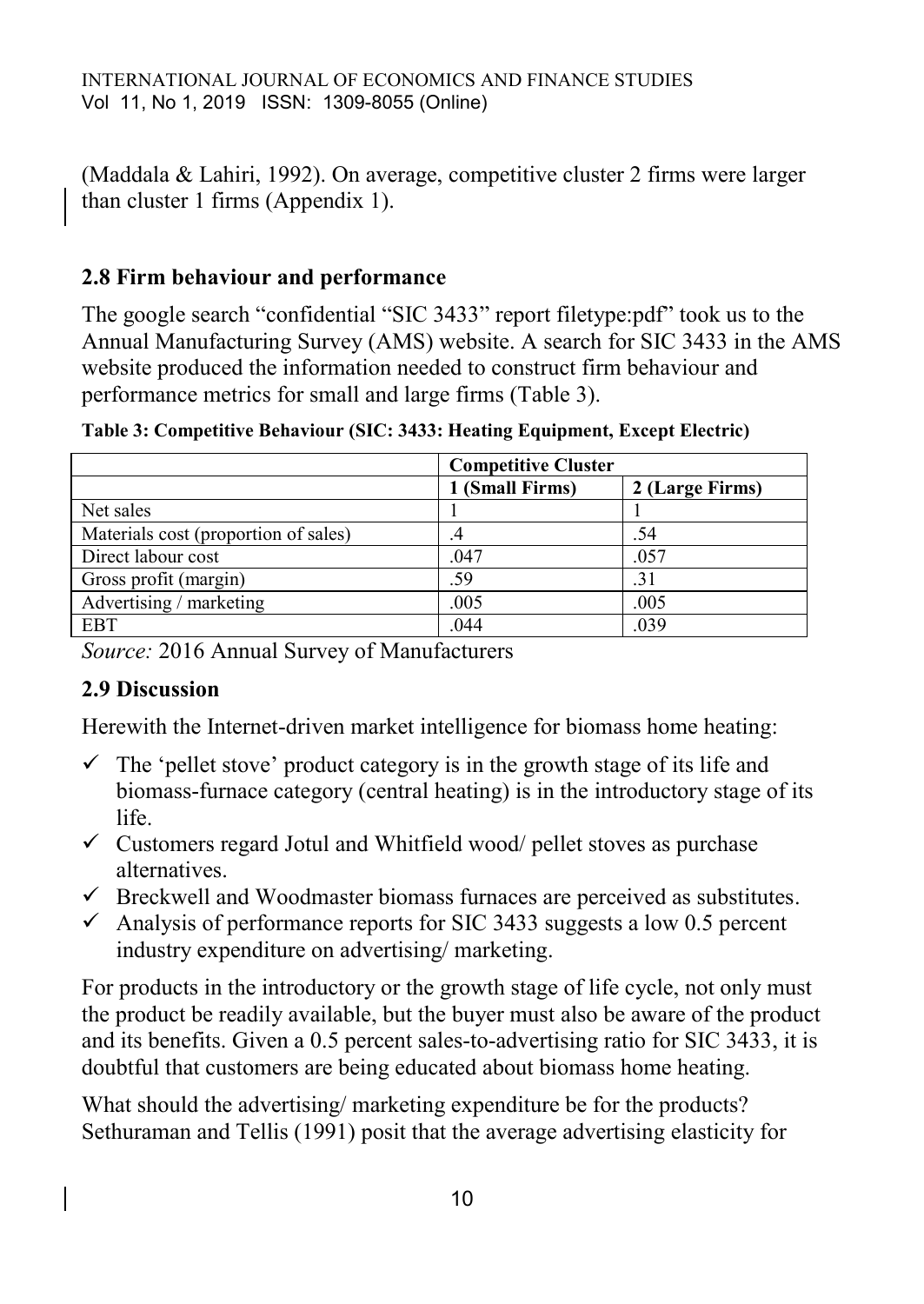durable product is 0.23. Our interest is in assessing the sales-response of biomassresidential-heating industry's marketing spending. Therefore, we employed a dynamic sales-response model of the Vidale-Wolfe (1957) form:

 $\boldsymbol{d}$  $\frac{dQ}{dt} = \frac{r}{t}$  $\frac{V-V}{V}$  -

where  $Q =$  sales volume expressed in monetary terms;

 $\boldsymbol{d}$  $\frac{du}{dt}$  = change in sales at time *t*;  $X$  = marketing spending;

 $V =$  market volume or potential in monetary terms;

*r* = sales response constant and

 $\lambda$  = sales-decay constant.

The model was calibrated using HPBAs industry data (hearth shipment statistics for the US), market potential data from Athiyaman (2015a) and industry marketing expenditure data from ASM. Table 4 shows data sources and sample values of variables.

**Table 4: Data for Sales Response Model**

| Variable | Sample value         | Source                                         |
|----------|----------------------|------------------------------------------------|
|          | 1,045,097 units      | http://www.hpba.org/statistics/hpba-us-hearth- |
|          |                      | statistics                                     |
|          | \$30.3 <sub>mi</sub> | https://www.census.gov/programs-surveys/acs/   |
|          | 1.432.390 units      | Athiyaman (2015a)                              |

The results of the model run suggest a parameter estimate of 10.62 for *r*, the monetary or \$ value of sales response. The optimal marketing spending required for the sale of 1.43mil units was calculated by setting:

$$
\frac{dQ}{dt} = 0
$$

The results suggest that the industry has to increase their marketing spending to \$16.83 mil from its current spending of \$30.5mil.

Extant research on business use of market intelligence suggests that companies seldom act on market intelligence (Stephenson & Pandit, 2008). Given the positive impact of marketing spending on industry profits, it is hoped that biomass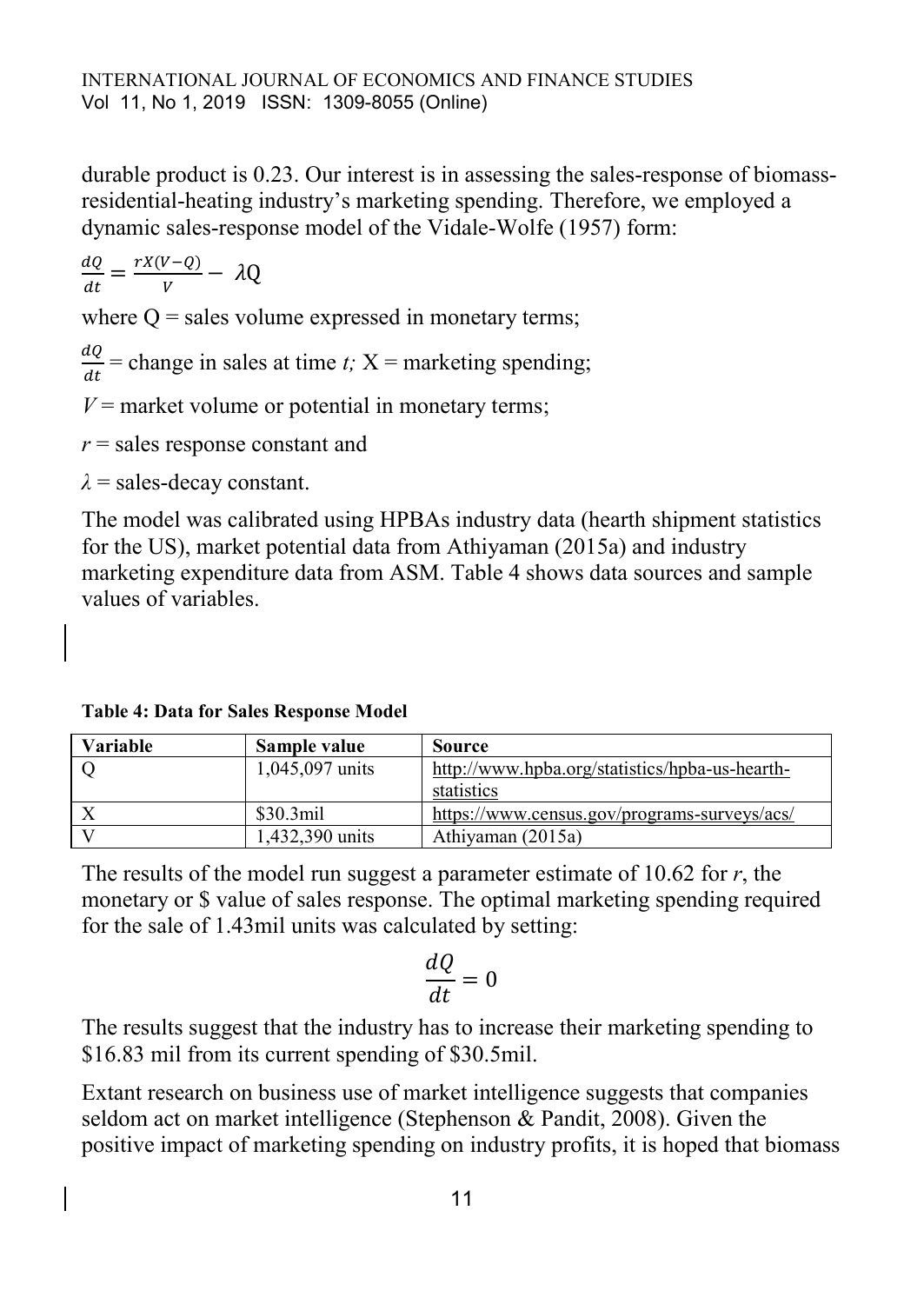home heating companies will act on the intelligence; the mismatch between industry's current marketing expenditure and desired marketing expenditure is 55 percent.

# **3. SUMMARY AND CONCLUSION**

A unique feature of this work is the exclusive use of the Internet to gather intelligence about the industry. Web business intelligence has two components: content acquisition and knowledge creation (Choo, Detlor & Turnbull, 2013). This paper shows how Google Tools can assist in information retrieval for industry analysis. Although this is a simple, manual gather, web pages and documents were downloaded by the author; this method gives the highest precision since only relevant information is downloaded (Srivastava & Cooley, 2003). Regarding knowledge creation, statistical tools such as clustering to gain insights into industry conduct were used.

Business decisions will not get any better without deep market insights. Biomass home heating industry must be open to experimentation to manage their product lifecycle better. Companies prepared to experiment with the strategy(s) recommended in this paper will have the opportunity to gain competitive advantage.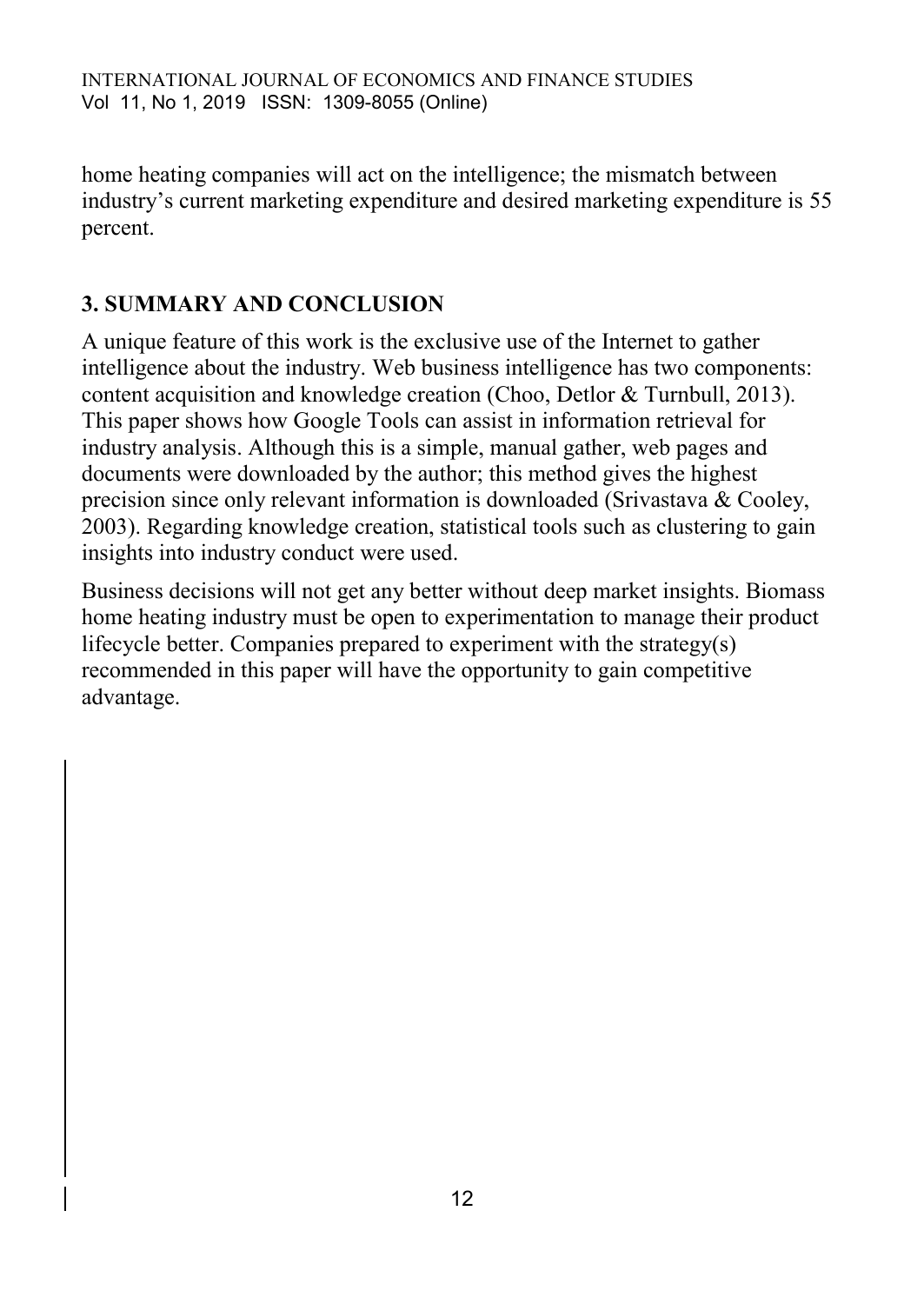| <b>Product Category</b> | <b>Brand</b>             | Competitive    | <b>Brand Impression</b> |
|-------------------------|--------------------------|----------------|-------------------------|
|                         |                          | <b>Cluster</b> | <b>Score</b>            |
| Wood / Pellet Stove     | <b>Breckwell</b>         |                | 32982                   |
|                         | Country Flame            |                | 25753                   |
|                         | Dutchwest                |                | 11298                   |
|                         | Earth Stove              | 1              | 1556                    |
|                         | Englander                |                | 21914                   |
|                         | Heatilator               | 1              | 34602                   |
|                         | Jotul                    | $\overline{2}$ | 62816                   |
|                         | Pacific Energy           |                | 28901                   |
|                         | Quadra-Fire              |                | 32992                   |
|                         | Soapstone Stove          | 1              | 32173                   |
|                         | <b>Travis Industries</b> | 1              | 18027                   |
|                         | Whitfield Pellet         | $\overline{2}$ | 70285                   |
|                         | <b>Stoves</b>            |                |                         |
| Wood/Pellet Furnace     | America's Heat           | 1              | 1021                    |
|                         | <b>Breckwell</b>         | 2              | 3373                    |
|                         | Fahrenheit Tech          |                | 1030                    |
|                         | Harman                   |                | 2044                    |
|                         | <b>Ozark Biomass</b>     |                | 1319                    |
|                         | WoodMaster               | $\overline{2}$ | 3420                    |

### **Appendix 1: Product Category and Brands**

### **REFERENCES**

Abell, D. F. (1980). *Defining the Business: The Starting Point for Strategic Planning*. Englewood Cliffs NJ: Prentice-Hall.

Agarwal, R. C., Aggarwal, C. C. & Prasad, V. V. V. (2001). A tree projection algorithm for generation of frequent item sets. *Journal of Parallel and Distributed Computing*, 61(3), 350-371.

Aslan, M. (2017). Economic approach to strategic decisions, global business strategies in crisis, *Springer International Publishing*, 15-29.

Athiyaman, A. (2014). Using data to gain insights into biomass home heating, The 2014 Pellet Fuel Institute Annual Conference, Orlando, FL, July 26-29.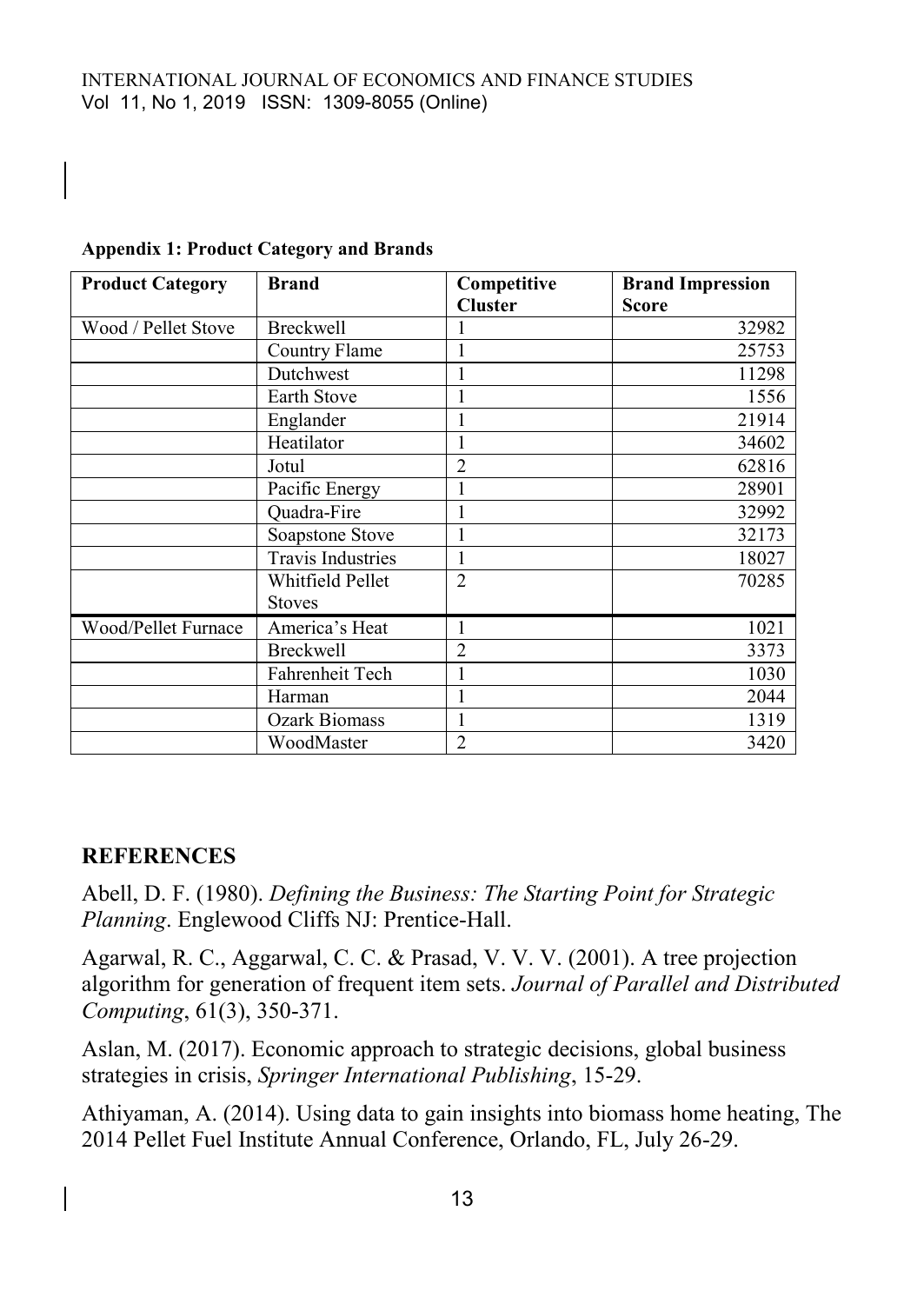Athiyaman, A**.** (2018). Developing the US biomass residential heating market: insights from research, *International Journal of Social Ecology and Sustainable Development*, 9(4), 16-34.

Athiyaman, A. (2015a). Market potential for residential biomass beating equipment: stochastic and econometric assessments*, International Journal of Sustainable Economies Management,* 4(3), 2015a, 1-15.

Athiyaman, A. (2015b). Biomass residential heating: semantic structure and implications for advertising, *Studies in Agricultural Economics*, 117(1), 57-60.

Bain, J. S. (1968). *Industrial Organization: A Treatise.* Vol. 2. London: John Wiley.

Barker, D. I., Barker, M. S. & Pinard, K. T. (2012). *Internet Research (Illustrated)*. 6th ed. Boston, MA: Cengage.

Biel, A. (1990). Strong brand, high spend, *Admap*, (November), 35-40.

Bracmort, K. (2015). Biomass: comparison of definitions in legislation, *Congressional Research Service Report*, 7-5700.

Bullock, G, & Yu, P. (2016). Mental budgets and green consumerism: consumer responses to categorization of organic premiums, *Proceedings of the 2016 Academy of Management*, Vol, No. 1, 15074.

Choo, C. W., Detlor, B & Turnbull, D. (2013). Web work: information seeking and knowledge work on the world wide eb, *Spring Science & Business Media*, Vol. 1.

Cocos, A., Apidianaki , M & Callison-Burch, C. (2017). Mapping the paraphrase database to wordnet*, Proceedings of the 6th Joint Conference on Lexical and Computational Semantics (SEM 2017)*, 84-90.

Day, G. S. (1981). The Product life cycle: analysis and applications issues, *Journal of Marketing*, 45(Fall), 60-67.

Forsyth, J. & Boucher, L. (2010). Winning the research revolution, *Consumer and Shopper Insights*, December 1-3.

Fusari, A. (2016). A new economics for modern dynamic economies: innovation, uncertainty and entrepreneurship, Vol. 219, *Taylor & Francis*.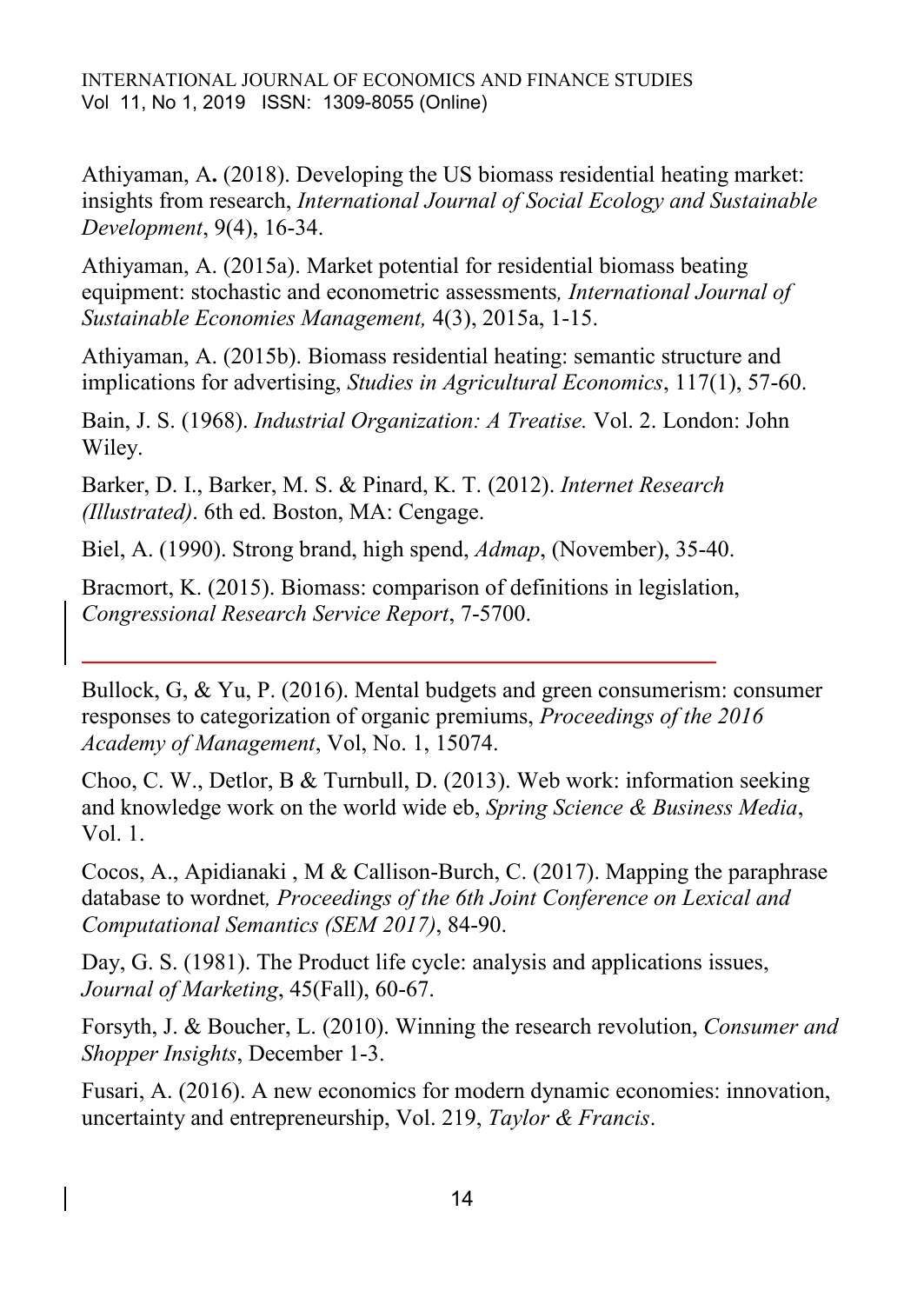INTERNATIONAL JOURNAL OF ECONOMICS AND FINANCE STUDIES Vol 11, No 1, 2019 ISSN: 1309-8055 (Online)

Gershoff, A & Irwin, J. (2012). Why not choose green? consumer decision making for environmentally friendly products, *The Oxford Handbook of Business and the Natural Environment*, Oxford, UK: Oxford University Press, P. Bansal and A. Hoffman (eds.), 366–383.

Hearth, Patio & Barbecue Association. *Hearth industry unit shipments*. (2016). <http://www.hpba.org/statistics/hpba-us-hearth-statistics>. Accessed 2016/05/16.

Howard, J. A. (1989). *Buyer Behavior in Marketing Strategy*, Englewood Cliffs NJ: Prentice-Hall.

IMF Research Bulletin (2018). [https://www.imf.org/External/Pubs/FT/irb/ 2016/](https://www.imf.org/External/Pubs/FT/irb/%202016/%2001/index.pdf)  [01/index.pdf](https://www.imf.org/External/Pubs/FT/irb/%202016/%2001/index.pdf) .Accessed 2018/05/9

Kotler, P. (2017). Customer value management, *Journal of Creating Value*, 3(2), 170-172.

Lambert, T. E., Mattson, G. A., & Dorriere, K. (2017). The impact of growth and innovation clusters on unemployment in US metro regions, *Regional Science Policy & Practice*, 9(1), 25-37.

Llave, M. R. (2017). Business intelligence and analytics in small and mediumsized enterprises: a systematic literature review, *Procedia Computer Science*, 121, 194-205.

Lukas, E., Spengler, T. S., Stefan Kupfer, and Kieckhäfe, K. (2017) When and how much to invest? Investment and capacity choice under product life cycle uncertainty, *European Journal of Operational Research*, 260(3), 1105-1114.

Maddala, G.S. & Lahiri, K. (1992). *Introduction to Econometrics* (Vol. 2), New York: Macmillan.

Manyika, J., Michael, C., Jacques, B., Richard, D., Peter, B., & Alex, M. (2013). Disruptive technologies, *McKinsey Quarterly*, May 2013, 1-13.

Matsuyama, M. (2017). Competitive uncertainty and environmental scanning: The role of strategic – innocent quivocality, Business Policy and Strategy Conference*, Academy of Management Annual* Meeting *Proceedings*; 2017.

Qureshi, I.H. (2017). Marketing assets: A framework for differential advantage, *Asian Journal of Management*, 8(2), 220-228.

Rossiter, J. R., *Consumer Behavior*, Sydney, Australia: AGSM, 1996.